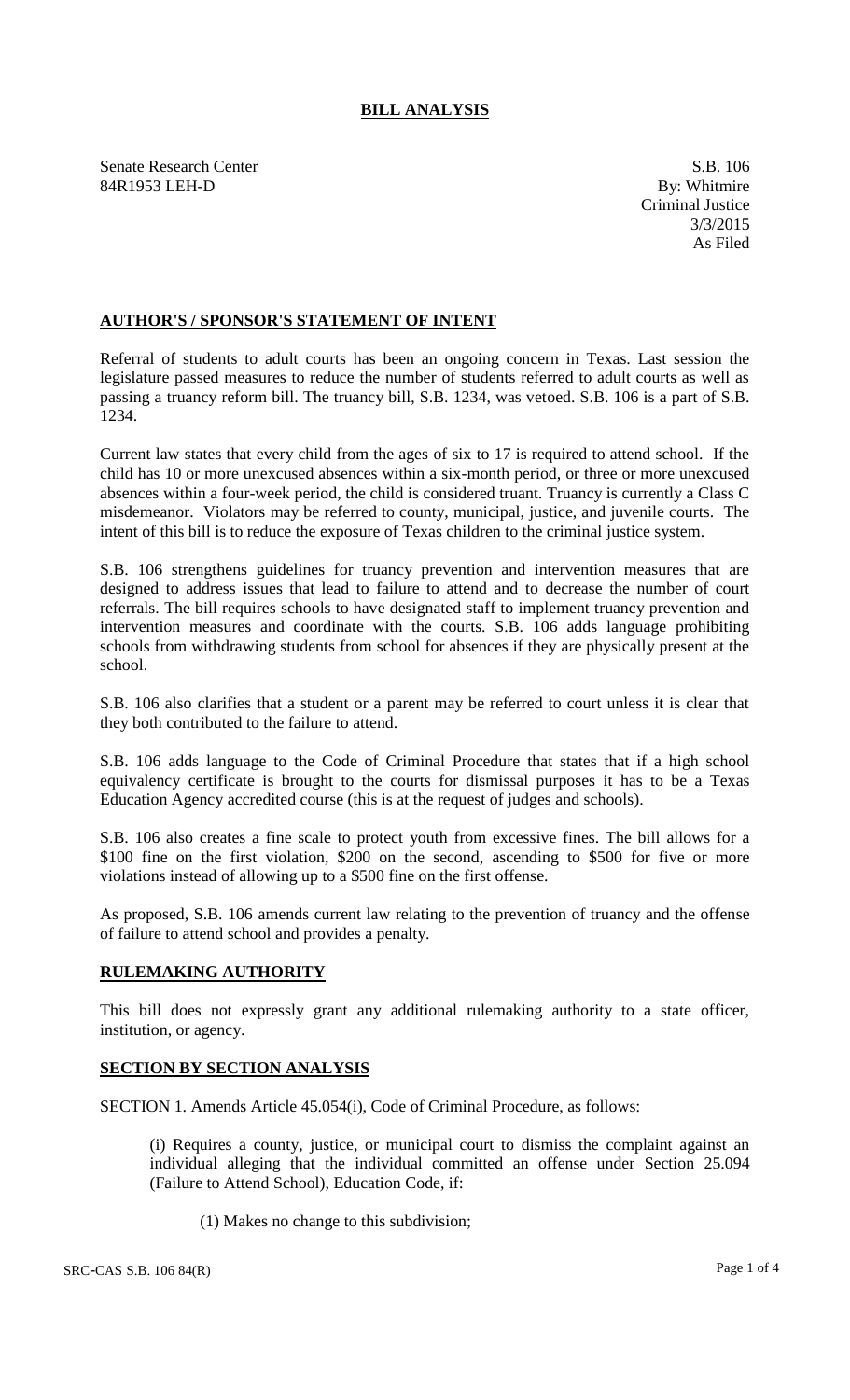(2) the individual presents to the court proof that the individual has obtained a high school diploma or a high school equivalency certificate after taking a high school equivalency examination administered under Section 7.111 (High School Equivalency Examinations), Education Code.

SECTION 2. Amends Article 45.055(e), Code of Criminal Procedure, as follows:

(e) Requires a court to expunge an individual's conviction under Section 25.094, Education Code, and records relating to a conviction, regardless of whether the individual has previously been convicted of an offense under that section, if:

(1) Makes no changes to this subdivision;

(2) the individual presents to the court proof that the individual has obtained a high school diploma or a high school equivalency certificate after taking a high school equivalency examination administered under Section 7.111, Education Code, before the individual's 21st birthday.

SECTION 3. Amends Section 25.085, Education Code, by amending Subsection (e) and adding Subsections (g) and (h), as follows:

(e) Requires a person who voluntarily enrolls in school or voluntarily attends school after the person's 18th birthday to attend school each school day for the entire period the program of instruction is offered. Authorizes a school district to revoke, for the remainder of the school year, the enrollment of a person who has more than five absences in a semester that are not excused under Section 25.087 (Excused Absences), but prohibits a school district from revoking the enrollment of a person under this subsection on a day on which the person is physically present at school. Authorizes a person whose enrollment is revoked under this subsection to be considered an unauthorized person on school district grounds for purposes of Section 37.107 (Trespass on School Grounds).

(g) Requires a school district to issue a warning letter to the person that states the person's enrollment may be revoked for the remainder of the school year if the person has more than five unexcused absences in a semester, after the third unexcused absence of a person described by Subsection (e).

(h) Authorizes a school district to impose a behavior improvement plan described by Section 25.0915 (a-1)(1) (requiring a school district to adopt truancy prevention measures), as an alternative to revoking a person's enrollment under Subsection (e).

SECTION 4. Amends Section 25.0915, Education Code by amending Subsection (a) and adding Subsection  $(a-1)$ ,  $(a-2)$ ,  $(d)$ , and  $(e)$ , as follows:

(a) Requires a school district to adopt truancy prevention measures designed to:

(1) address student conduct related to truancy in the school setting before the student violates Section 25.094;

(2)-(3) Makes no change to these subdivisions.

(a-1) Authorizes a school district to take one or more of the following actions as a truancy prevention measure under Subsection (a):

(1) impose:

(A) a behavior improvement plan on the student to be signed by an employee of the school, that the school district has made a good faith effort to have it signed by the student and the student's parent or guardian, and that includes: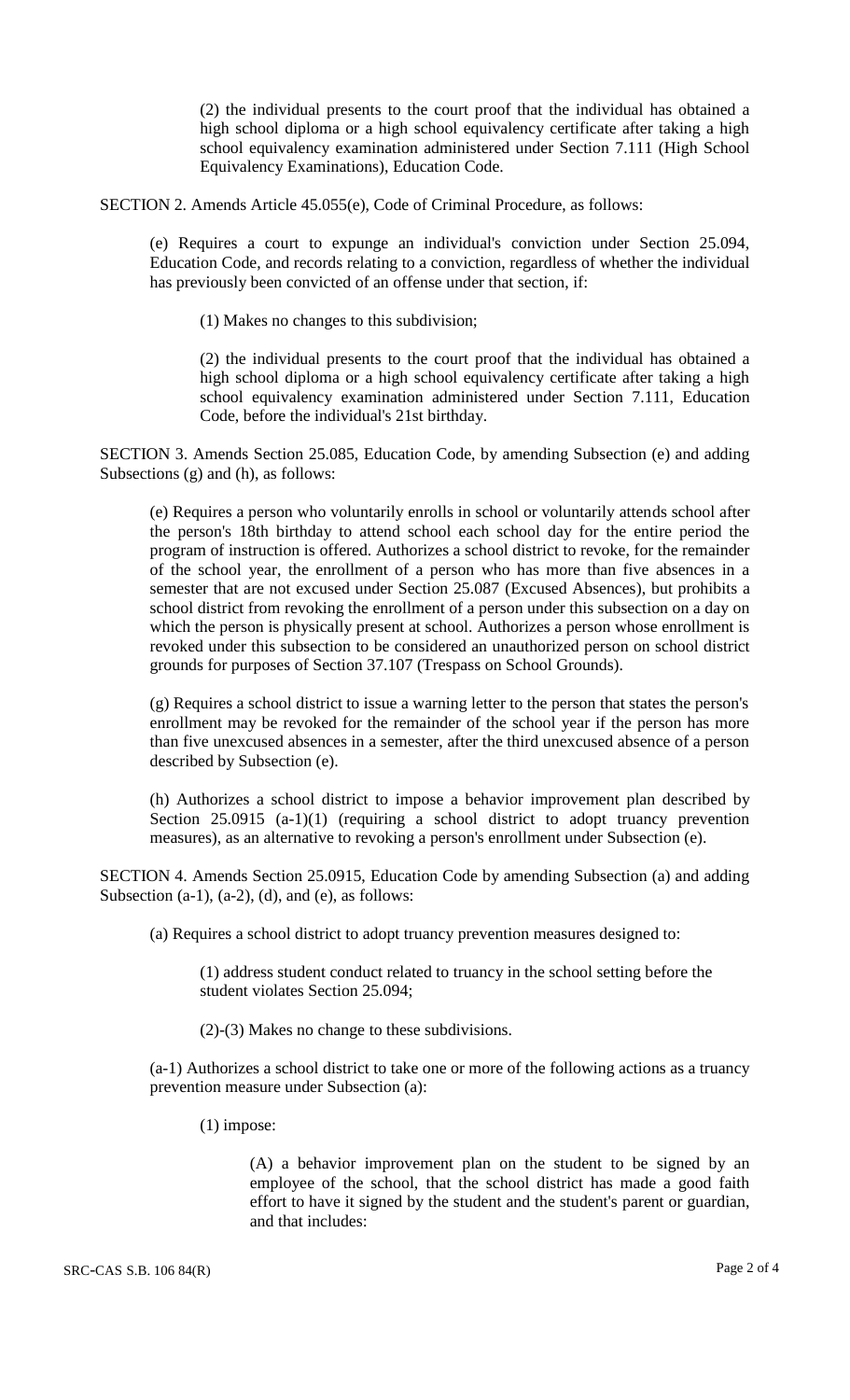(i) a specific description of the behavior that is required or prohibited for the student;

(ii) the period for which the plan will be effective, not to exceed 45 school days after the date the contract becomes effective; or

(iii) the penalties for additional absences, including additional disciplinary action or the referral of the student to a juvenile court; or

(B) school-based community service; or

(2) refer the student to counseling, community-based services, or other in-school or out-of-school services aimed at addressing the student's truancy.

(a-2) Authorizes a referral made under Subsection (a-1)(2) to include participation by the child's parent or guardian if necessary.

(d) Requires a school district, except as provided by Subsection (e), to employ a truancy prevention facilitator to implement the truancy prevention measures required by this section and any other effective truancy prevention measures as determined by the school district or campus. Requires the truancy prevention facilitator to meet to discuss effective truancy prevention measures with a case manager or other individual designated by a juvenile or criminal court to provide services to students of the school district in truancy cases at least annually.

(e) Authorizes a school district to designate an existing district employee to implement the truancy prevention measures required by this section and any other effective truancy prevention measures as determined by the school district or campus instead of employing a truancy prevention facilitator.

SECTION 5. Amends Section 25.094 (e), Education Code, as follows:

(e) Provides that an offense under this section is a misdemeanor, rather than a Class C misdemeanor, punishable by a fine not to exceed:

- (1) \$100 for a first offense;
- (2) \$200 for a second offense;
- (3) \$300 for a third offense;
- (4) \$400 for a fourth offense; or
- (5) \$500 for a fifth or subsequent offense.

SECTION 6. Amends Sections 25.0951 (a) and (b), Education Code, as follows:

(a) Requires a school district, within 10 school days of the student's 10th absence, if a student fails to attend school without excuse on 10 or more days or parts of days within a six-month period in the same school year, to:

(1) file a complaint against the student or the student's parent or, if the district provides evidence that both the student and the student's parent contributed to the student's failure to attend school, both the student and the parent in a county, justice, or municipal court for an offense under Section 25.093 (Parent Contributing to Nonattendance) or 25.094, as appropriate, or refer the student to a juvenile court in a county with a population of less than 100,000 for conduct that violates Section 25.094; or